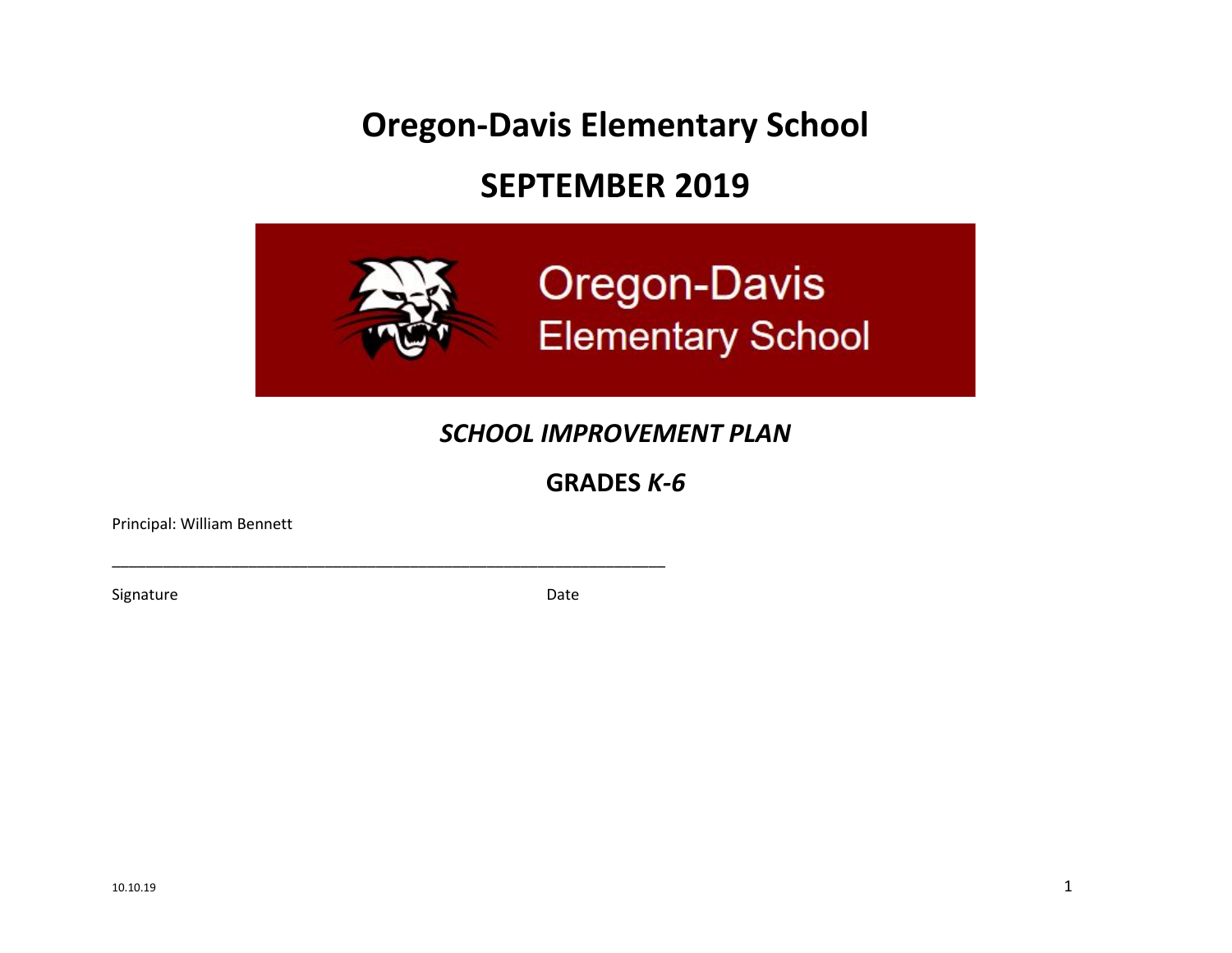# **TABLE OF CONTENTS**

IC 2-31-5-5 and 6, and 511 IAC 6.2-3-3 outline the required components of a school improvement plan, which include the following:

| Requirement                                                                                                | Page #      |
|------------------------------------------------------------------------------------------------------------|-------------|
| Established objectives of continuous improvement in, at minimum, the areas of attendance rate,             | 16          |
| ILEARN proficiency rates, and graduation rates for the school to achieve over a three (3) year period      |             |
| and how the school expects to meet these objectives, with annual review and revision if necessary to       |             |
| accomplish objectives.                                                                                     |             |
| Specific areas identified by the school where improvement is needed immediately, and how the               | 15          |
| school will address these areas.                                                                           |             |
| Description of the curriculum and information concerning the location of a copy of the curriculum          | 6           |
| that is available for public inspection.                                                                   |             |
| Description and name of the assessments that will be used by the school in addition to ILEARN.             | 14          |
| Provision outlining how the school will address the learning needs of all students, including              | $15 - 18$   |
| exceptional learners; provide courses to allow students to earn an Academic Honors diploma; and            |             |
| encourage the completion of the Core 40 and Academic Honors curriculums.                                   |             |
| Provision to maximize parental participation in the school.                                                | 15, 16, 17  |
| Provision to maintain a safe and disciplined learning environment for all students and teachers            | 17          |
| Provision for the coordination of technology initiatives.                                                  | $10, 15-16$ |
| Professional development program that includes a narrative of student learning data, strategies,           | 15, 16, 17  |
| programs and services to address student learning needs, activities to implement such strategies           |             |
| and an evaluation of the impact of such strategies; and an assurance that the professional                 |             |
| development program complies with the State Board's core principles for professional development.          |             |
| Methods to improve cultural competency of teachers, administrators, staff, parents and students,           | 17          |
| including the identification of all racial, ethnic, language- minority, cultural, exceptional learning and |             |
| socioeconomic groups represented in the school's student population; culturally appropriate                |             |
| strategies for increasing educational opportunities and educational performance for represented            |             |
| groups that are incorporated in the school's plan; and areas identified in need of additional              |             |
| professional development to increase cultural competency in the school.                                    |             |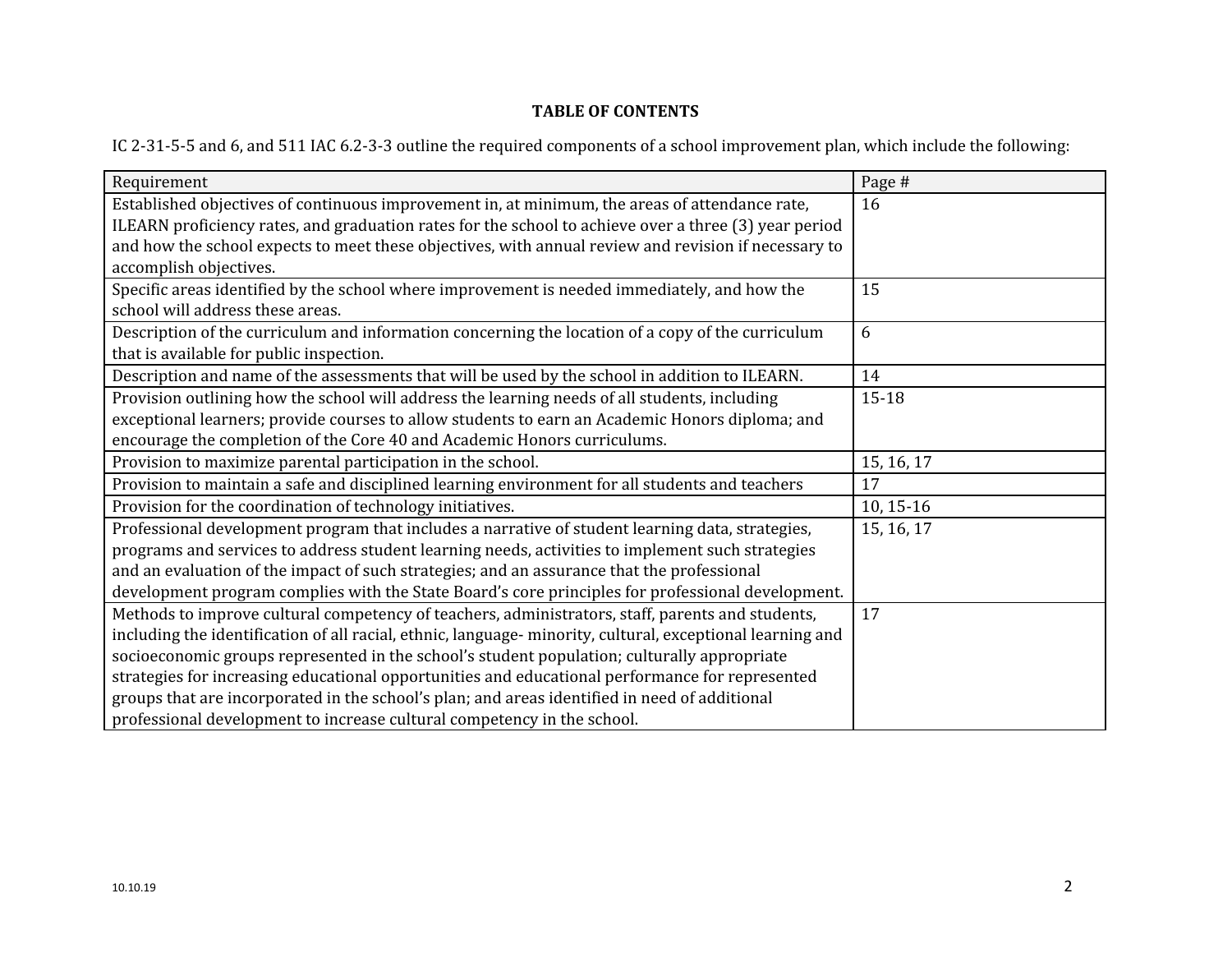511 IAC 6.2-3-4 outlines the following additional information that the school may choose to include in its school improvement plan:

| <b>Optional Requirement</b>                                                                       | Page #     |
|---------------------------------------------------------------------------------------------------|------------|
| A narrative description of the school, community and the educational programs.                    | $5-6$      |
| A statement of mission, vision and beliefs.                                                       |            |
| Data, including graphs, from the annual performance report or other performance indicators. Other | $8 - 11$   |
| information about the educational programming and the learning environment.                       |            |
| Information about how the school's curriculum and instructional strategies support the            | 15, 16, 17 |
| achievement of Indiana academic standards.                                                        |            |
| Analysis of student achievement based on ILEARN and other assessment strategies.                  |            |
| Proposed interventions based on school improvement goals.                                         | 14         |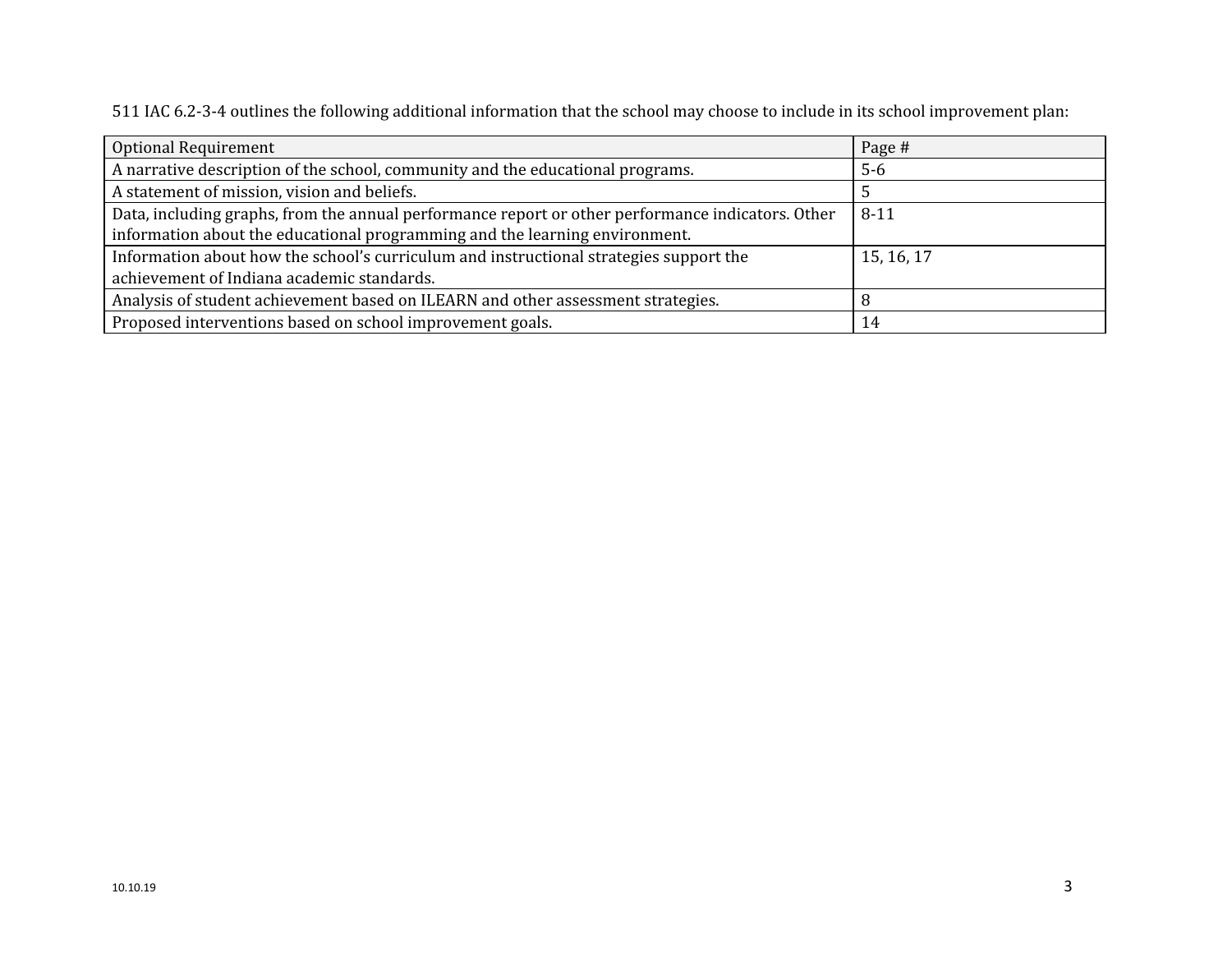# Required Addendum to the Comprehensive Needs Assessment (CNA) and School Improvement Plan (SIP) Template for Title I **Schoolwide Program Applications**

For those schools that are completing this CNA and SIP template to fulfill the requirements of the Title I Schoolwide Program (SWP) Application, respond to each of the statements below to meet the requirements for the SWP application.

#### **Requirement**

Describe how the goals and priorities set forth in the school improvement plan will coordinate programs, services and resources (e.g., violence prevention, nutrition, housing, Head Start, Adult Education, and Career and Technical Education).

Oregon-Davis Elementary School will coordinate with other programs and services throughout both the district and community to ensure that students get support socially, emotionally, and academically. The principal will meet on a regular basis with district staff to review programs, services, and budgets.

Describe how the needs of high-risk students will be addressed through: Mental Health Programs, instructional support and mentoring, and non-academic skill improvement strategies

Our leadership team reviews subgroup data throughout the school year to identify trends and patterns and create solutions based on root causes. Our school goals address social, emotional, and academic goals for all students and training/support for teachers.

Describe how Title I funds will be coordinated with other local, state and federal funding and programs.

Oregon-Davis Elementary School will receive support from Title I, Title II, Title IVA and other local and state grants. Funding aligns to priorities in the school improvement plan. We will focus on improving leadership, effective instruction, and student supports. We are streamlining grant applications, budgets, and school improvement planning to ensure a consistent focus on services for students.

# **SECTION I: INTRODUCTION AND OVERVIEW**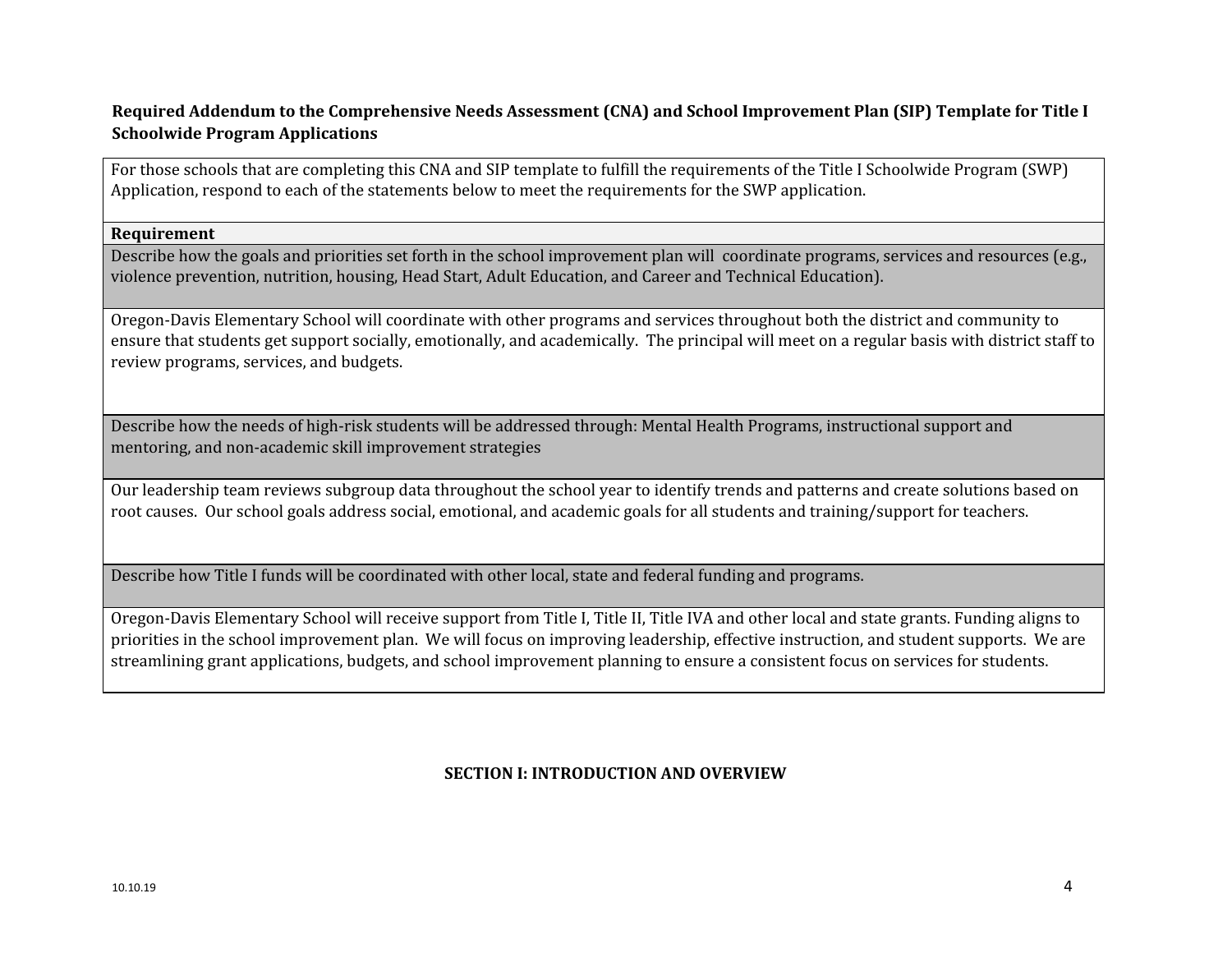# **A. INTRODUCTION**

Oregon-Davis Elementary School is part of the Oregon-Davis School Corporation located in Hamlet, Indiana (Starke County). The school is a consolidation of Oregon Township and Davis Township. The first graduating class was the class of 1964. After the consolidation, grades 9-12 were in the Grovertown High School Building and grades 7-8 were at the former Hamlet High School. The elementary building was built in 1981.

# **The Community of Oregon-Davis Townships**

The community of Oregon-Davis, population 6,298, encompasses Davis and Oregon Townships in Starke County, in northwest Indiana according to the 2010 Census.

The community offers potential resources and strengths. We are within 45 minutes of Notre Dame, Ancilla College, Indiana University South Bend, Ivy Tech, Purdue North Central at Westville, and Bethel College. We have one major airport in the area, which is the South Bend Central Airport. In our small area there are businesses that employ the parents of our students, which include; Farm Fertilizer, Low Bob's, Starke County Co-op, Norton Packaging, Koontz Lake Supermarket, The Food Mart, and Grovertown Truck Stop. There are three major towns: Valparaiso, South Bend, and Plymouth. The majority of our parents work in these towns.

Our community houses five churches: Holy Cross Catholic Church of Hamlet, United Methodist of Grovertown and Hamlet, New Life Pentecostal Church of Hamlet, St. Matthew's Lutheran, and Koontz Lake Missionary Church. In the combined churches there are approximately 125 children attending Sunday School. The Koontz Lake Missionary Church offers a Children's Church and averages 40 students. Koontz Lake Missionary Church also offers Wednesday evening Kids' Club and has an attendance of 25 students in the lower grades, and seven students in grades five and six. There is a one-week Vacation Bible School offered for preschool through sixth grade attended by approximately 120 students.

# **Oregon-Davis Elementary School Students**

The building consists of grades K-6. There are 282 students, boys and girls. 59.9% of the students participate in the free and reduced lunch programs. Demographically, the student population is 93% white (Non-Hispanic), 4% Hispanic, and 3% multiracial.

In addition to certified staff, we have several paraprofessionals, a school psychologist, an SRO, and a pre-school teacher.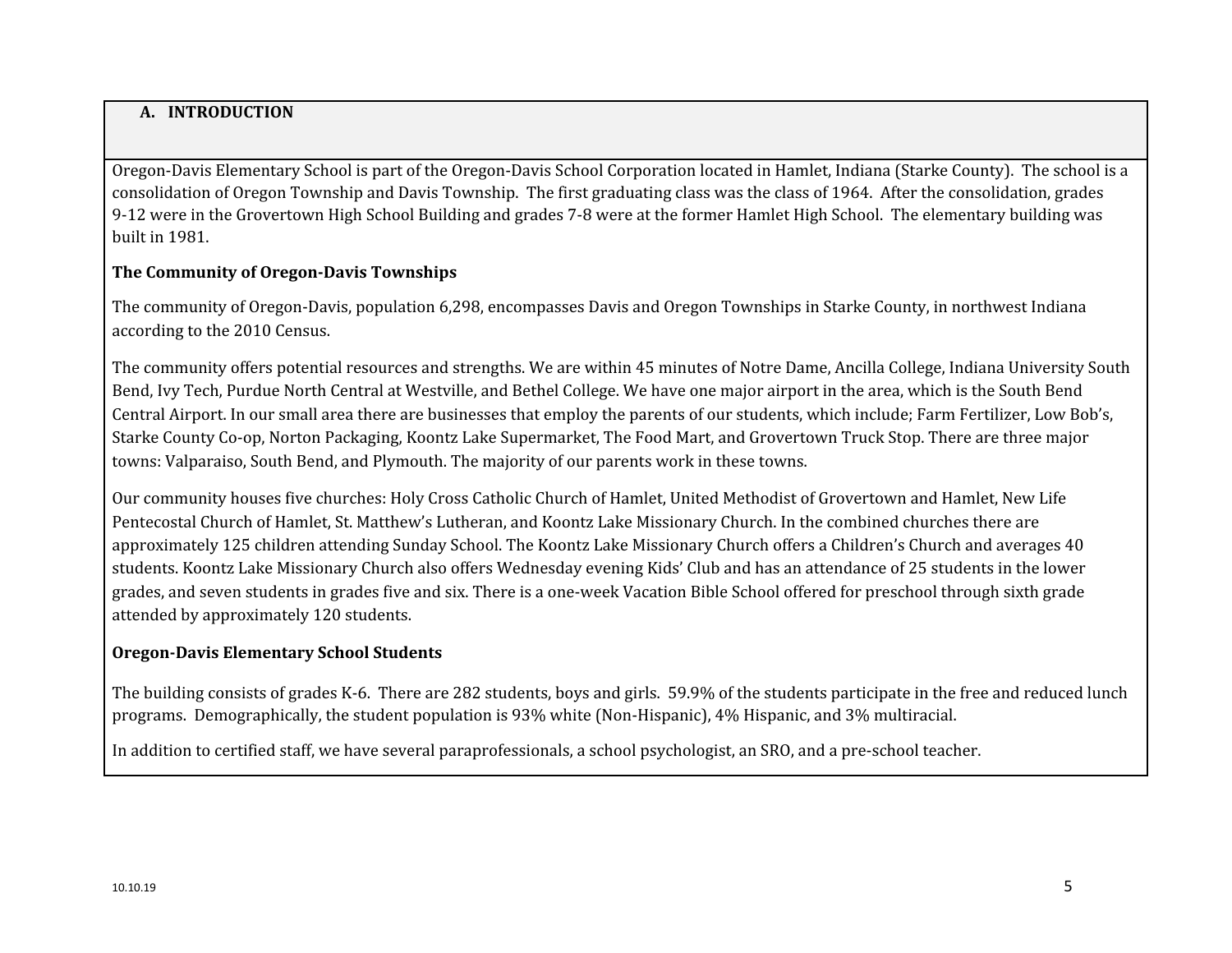# **Plan Development**

Teachers, administrators, and parents are involved in updating the school improvement plan. We review and update annually to ensure the plan is an accurate reflection of current activities at our school. Curriculum is reviewed annually and is available for review upon request.

# **2019-2020 Reading Team**

The Reading Team meets a minimum of once a grading period. . Members include:

- William Bennett, Principal.
- Kari Camery, School Psychologist
- Cheryl Minix, Teacher
- **Heather Quinn, Teacher**
- Liz Browne, Teacher

# **B. CORE VALUES (VISION & MISSION)**

# **Vision Statement:**

Through academic readiness and career development, we strive to teach next generation skills that benefit students and the

#### community.

# **Mission Statement:**

Our mission is to develop students with strong character and a positive attitude who exhibit personal growth, citizenship, and academic mastery through collaborative, academic, and social opportunities.

# **C. WAIVERS**

Our school understands the opportunity to consolidate funds and decline. Our school will coordinate resources, programming, and services among local, state, and federal resources.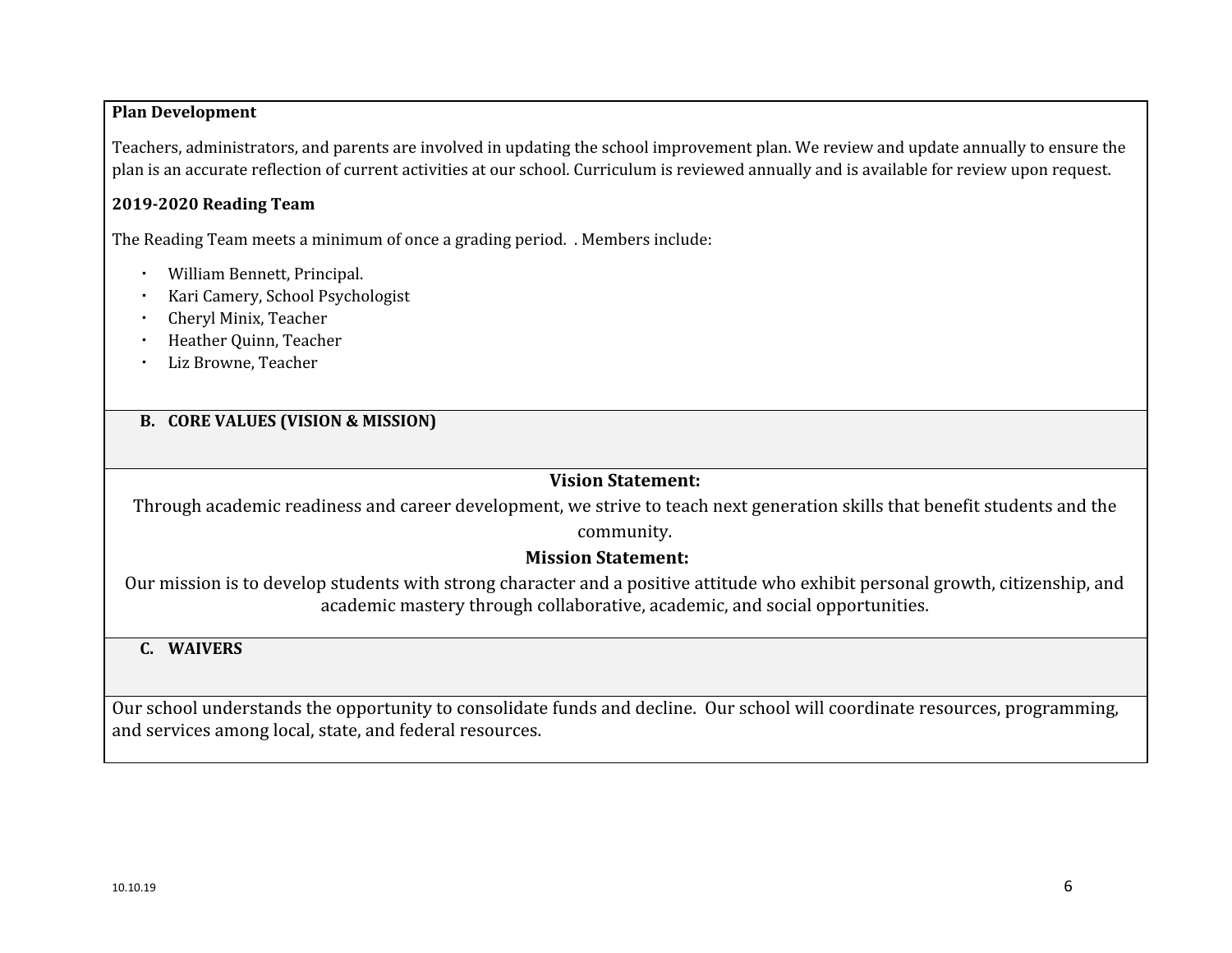#### **D. STAKEHOLDER INPUT/LEADERSHIP**

| <b>Name</b>            | <b>Position</b>          |
|------------------------|--------------------------|
| <b>William Bennett</b> | Principal                |
| Kris Hinds             | 1st Grade                |
| Liz Browne             | 5th Grade                |
| Tammy Whitcraft        | 4th Grade                |
| Roberta Salyer         | <b>Special Education</b> |

#### **E. THE COMPREHENSIVE NEEDS REVIEW PROCESS**

On an annual basis, our leadership team works to update the plan with current state assessment data, benchmark data, discipline, attendance, professional development, and parent involvement data. This creates a strong foundation for our action plan through the identification of strengths and weaknesses.

#### **SECTION II: COMPREHENSIVE NEEDS ASSESSMENT**

#### **A. SUCCESSFUL PAST PRACTICES**

During the 2009-2010 school year, we received training on the Eight Step Process. We saw great success by following this process. After the first year of Eight Step, Oregon-Davis Elementary saw scores in the mid to upper 80% passing at all ISTEP grade levels, and were honored at the state house for being a top 10 English/Language Arts School for growth in the state of Indiana. However, over time, we have lost some of the fidelity in implementation. As we have faced budget shortfall, staff have been cut, making interventions more difficult to be covered. In addition, our assessments did not have the rigor necessary to evaluate the new ICCR standards. However, beginning this year, we have stated the process of rewriting our assessments to match our more rigorous standards.

During the 2016-2017 school year, we worked with (Educational Equitable Services) EES to Identify our critical and essential standards in math and language arts. We also developed curriculum maps and units tied to essential questions.

During the 2016-2017 school year, we worked on close reading. Students integrated close reading into all subject areas to ensure frequency throughout the day.

#### **B. ACADEMIC EVIDENCE**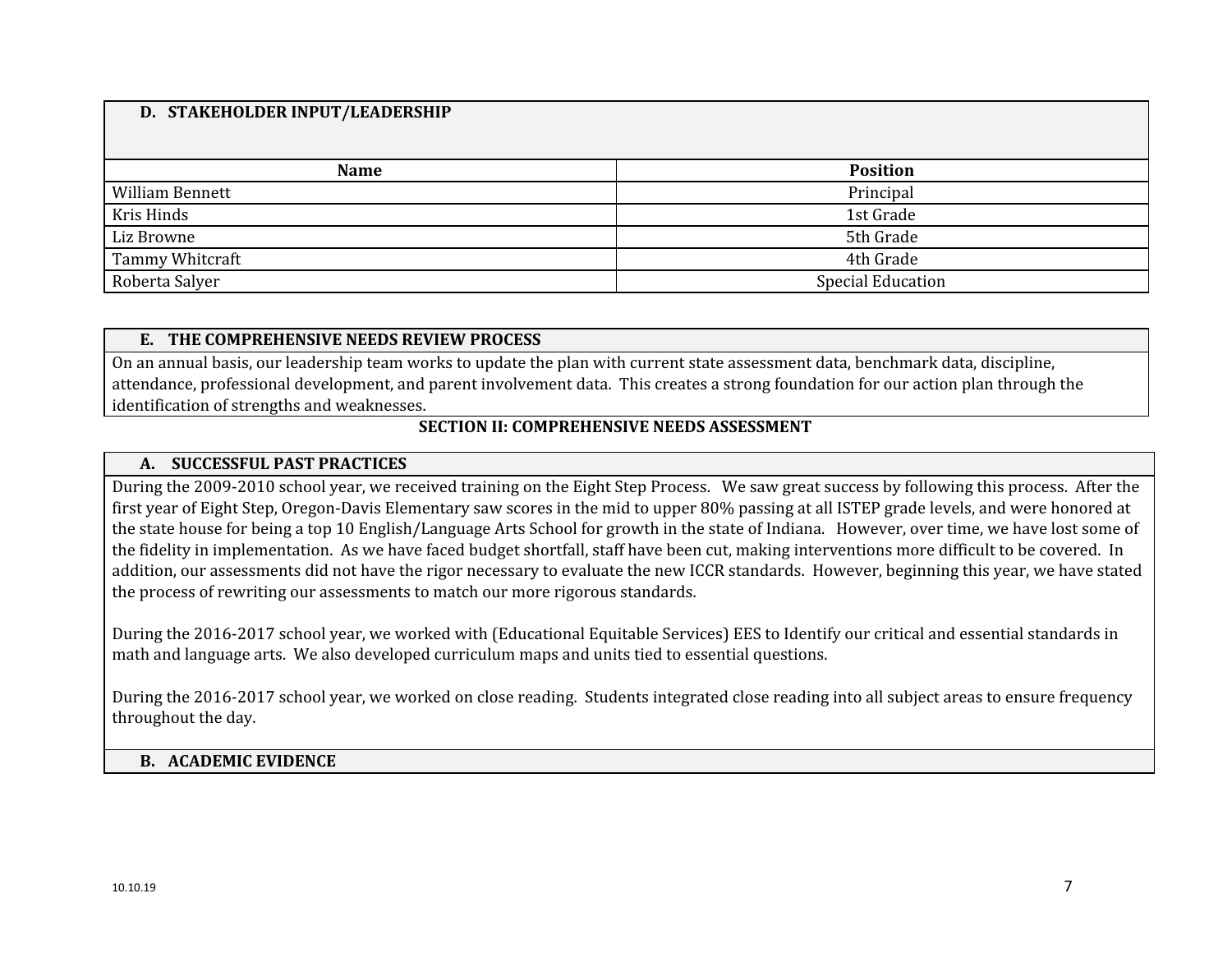# **1. STUDENT ACHIEVEMENT**

Our greatest area of concern centers on our **free and reduced lunch population and special education population** when we evaluated our ISTEP+ scores in math, and reading. We are also concerned with our overall math and English language Arts results. Math dropped significantly from 2016-2017 for almost all subgroups and grade levels.

|                 | 2018       |             | 2017       |             |            | 2016        |
|-----------------|------------|-------------|------------|-------------|------------|-------------|
| Subgroup        | <b>ELA</b> | <b>Math</b> | <b>ELA</b> | <b>Math</b> | <b>ELA</b> | <b>Math</b> |
| Overall         | 65.9       | 63.4%       | 65.7%      | 55.5%       | 66.3%      | 61.3%       |
| White           | 65.2       | 62.4%       | 63.8       | 54.7        | 64.7       | 62.2        |
| Paid            | 75.4       | 70.2%       | 75.3       | 62.8        | 74.6       | 76.4        |
| Free/Reduced    | 61.5%      | 58.9%       | 57.9       | 49.5        | 59.8       | 49.5        |
| Lunch           |            |             |            |             |            |             |
| Gen Ed          | 80.6%      | 69.9%       | 70.8       | 58.7        | 72.9       | 67.4        |
| Special Ed      |            |             | 22.2       | 27.8        | 15.8       | 15.8        |
|                 |            |             |            |             |            |             |
| $3^{\text{rd}}$ | 65.1%      | 51.2%       | 63.5%      | 36.5%       | 78.0%      | 46.3%       |
| 4 <sup>th</sup> | 61.4%      | 60.5%       | 80.0%      | 85.7%       | 77.5%      | 80.0%       |
| 5 <sup>th</sup> | 75.9%      | 82.4%       | 69.0%      | 71.4%       | 51.2%      | 62.8%       |
| $6^{\text{th}}$ | 68.4%      | 65.%        | 53.5%      | 38.6%       | 59.0%      | 56.4%       |

# **2018-2019 Oregon-Davis School Corporation ISTEP Scores**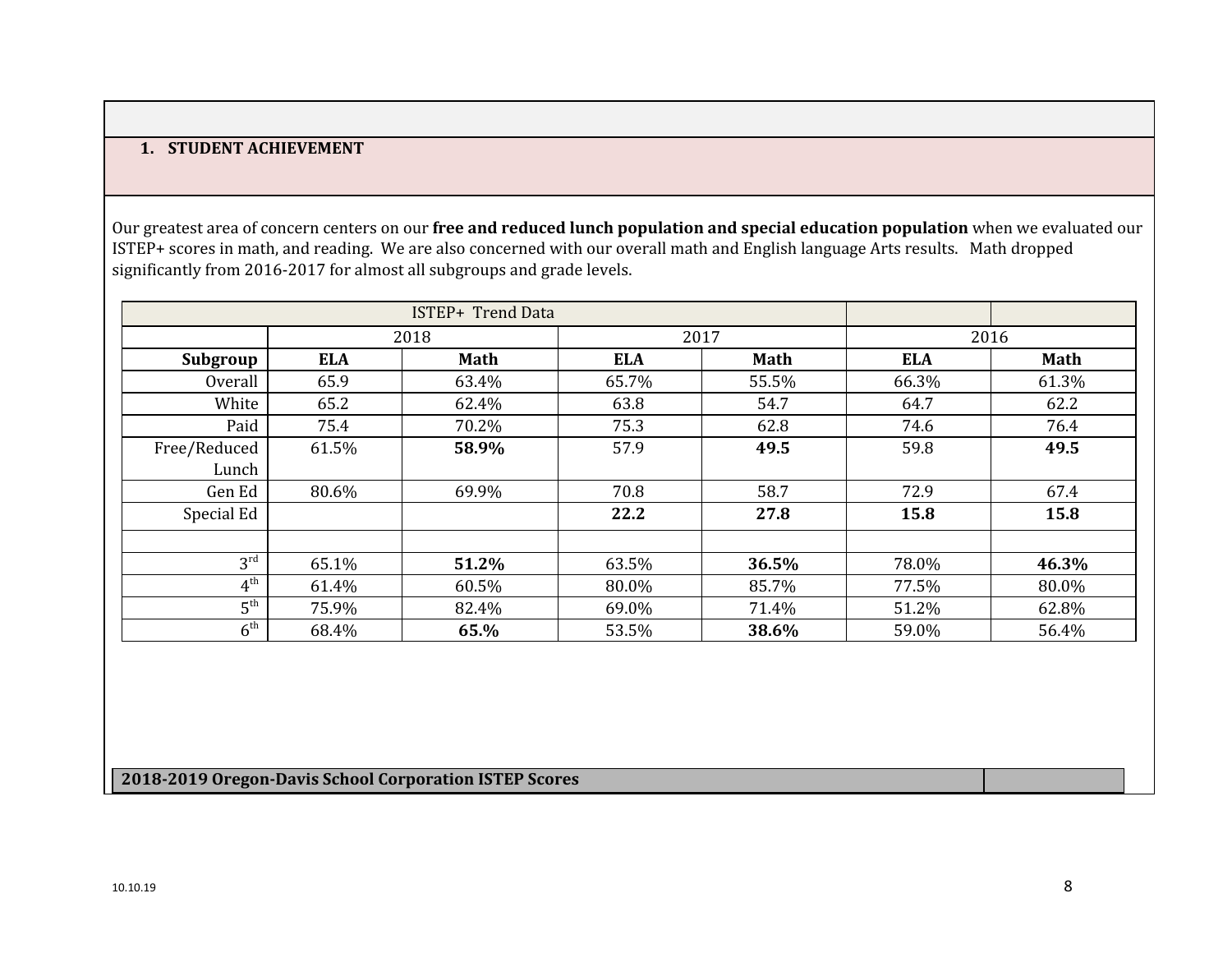|       | <b>Math 2016</b> | <b>Math 2017</b> | <b>Math 2018</b> | <b>Math 2019</b> |  | <b>ELA 2016</b> | <b>ELA 2017</b> | <b>ELA 2018</b> | <b>ELA 2019</b> |
|-------|------------------|------------------|------------------|------------------|--|-----------------|-----------------|-----------------|-----------------|
| 3rd   | 46.30%           | 34.62%           | 53.60%           | 35.65            |  | 78.00%          | 61.54%          | 65.80%          | 33%             |
| 4th   | 80.00%           | 90.91%           | 60.40%           | 37%              |  | 77.50%          | 84.85%          | 61.40%          | 40%             |
| 5th   | 62.80%           | <b>72.50%</b>    | 82.70%           | 47.5%            |  | 51.20%          | <b>70.00%</b>   | 75.80%          | 37.5%           |
| 6th   | 56.40%           | 42.50%           | 65.80%           | 60%              |  | 59.00%          | 57.50%          | 68.40%          | 63%             |
| Total | 64.90%           | 57%              | 63.3%            |                  |  | 66.90%          | 67.30%          | 66.2%           |                 |
|       |                  |                  |                  |                  |  |                 |                 |                 |                 |
| 4th   | Sci 2018         | 48.00%           | 4th Sci2019      | 43%              |  |                 |                 |                 |                 |
| 5th   | SS 2018          | 69.00%           | 5th SS2019       | 30%              |  |                 |                 |                 |                 |
| 6th   | Sci 2018         | 58.00%           | 6h Sci2019       | 63%              |  |                 |                 |                 |                 |

#### **2. CURRICULUM & INSTRUCTION**

- Over the last two years, we have focused on identifying priority standards, developing curriculum maps, and proficiency scales.
- Our next phase will work on creating formative assessments that are aligned to standards and the rigor of the ILEARN assessment
- Curriculum maps and scales are available on a shared Google drive for teachers to view, update, and share
- In the past we had a focus on science, technology and math; we would like to develop a more solid STEM framework beginning with planning conversations this year
- We have a Bobcat/ACE time for all students, where students receive additional intervention, enrichment, or maintenance based on a weekly assessment of meeting standards

#### **3. TECHNOLOGY INTEGRATION**

- We have a one-one initiative within our district and technology integration is a critical part of creating a STEM framework
- There are two technology specialists in the district, a Technology Director and a Computer Technician.
- In the spring of 2017, we will be upgrading our Internet capacity from 150mbps to 300mbps. We will add another fiber connection from Mediacom to provide the additional speed. This extra connection will also act as a backup if our CenturyLink fiber should go down
- Smart boards and projectors are available in all classrooms
- Student devices include iPads this school year (HS students had Macbooks last year)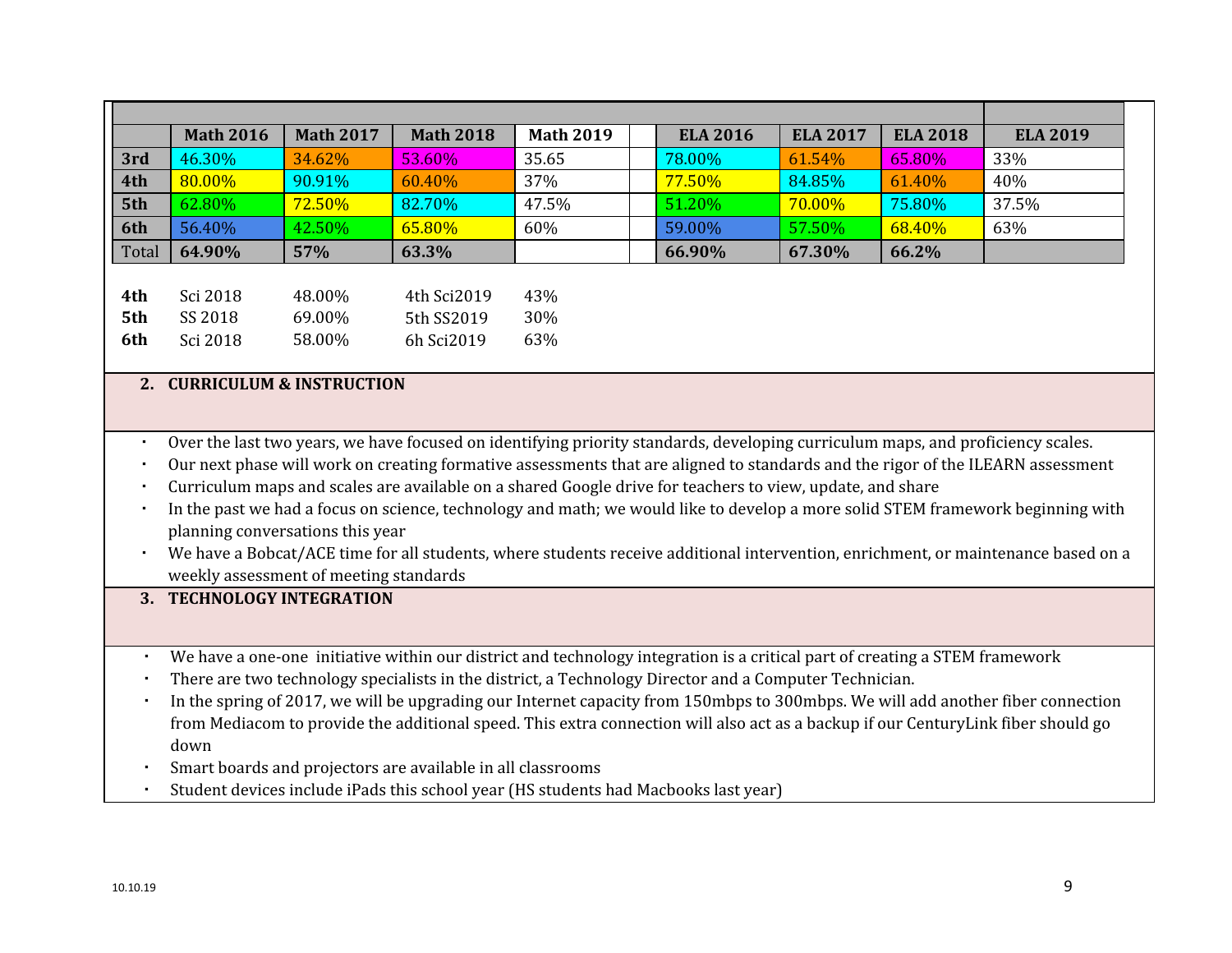- We purchased five Apple TVs were purchased for the 2017-2018 school year to pilot in certain classrooms. Teachers have reported better connections with iPads better and alignment with the Apple Classroom Manager
- Everyone uses Google, Pivot, and Canvas (learning management like Blackboard or Moodle) to support initiative towards being paperless

#### **4. PROFESSIONAL DEVELOPMENT**

- PD was offered last year on curriculum development
- All teachers attend PD
- Collaboration is built in during the day so teachers can work together at least one time per week
- District is doing a book study on Grit by Angela Duckworth (have done Growth Mindset and Energy Bus in the past couple of years)

# **5. PRESCHOOL & TRANSITIONS**

- Our school has one preschool classroom that serves approximately 24 students through am and pm classes
- We have two kindergarten classrooms for SY 2018-2019
- Sixth grade students attend a 7th grade orientation at the junior high school

# **6. REFLECTION**

- Based on our analysis of academic data, it is clear that we must maintain a focus on subgroups.
- We must continue to provide additional support to students who struggle to learn. In order to address these concerns, we have added remediation programs built into the day through Title 1, and school wide intervention program. Teachers participate in professional development activities designed to meet the needs of both populations. We have also provided after school tutoring 2 nights a week from October -April.

#### **C. NON-ACADEMIC EVIDENCE**

#### **1. FAMILY & COMMUNITY INVOLVEMENT**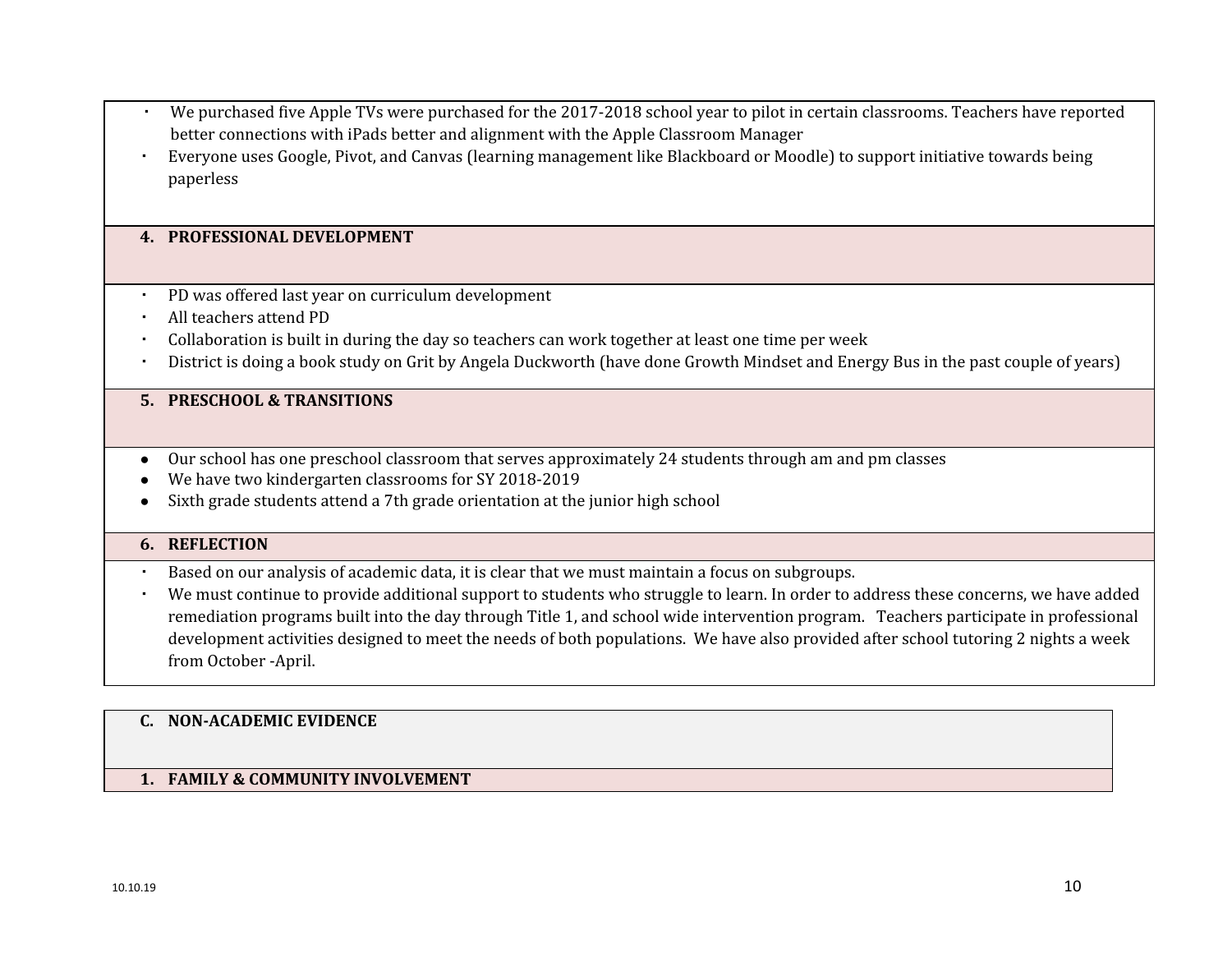- We offer a variety of opportunities for parents to be involved with students, including parent-teacher conferences, student performances, open house, family nights, Title I nights, etc.
- Attendance will be tracked to determine areas of needs

#### **2. ATTENDANCE**

| Grade            | 2010-<br>11  | $2011 -$<br>12 | 2012-<br>13 | $2013 -$<br>14 | 2014-<br>15  | 2015-<br>16 | $2016 -$<br>17 | 2017-<br>18   |
|------------------|--------------|----------------|-------------|----------------|--------------|-------------|----------------|---------------|
| Gridergarten     | <b>95.6%</b> | 14.0%          | 92.5%       | 94.8%          | <b>B3.0%</b> | 94.4%       | 94.1%          | 93.9%         |
| Grade 1          | 93.5%        | 05.5%          | 54.1%       | $-96.2%$       | 95.0%        | 92.8%       | B4.5%          | 94,754        |
| Grade 2          | 95.6%        | 95.1%          | 94.0%       | 96.0%          | 95.7%        | 95.7%       | 93.6%          | <b>DSP 24</b> |
| Grade 3          | 95.2%        | 95.0%          | 94.0%       | 96.2%          | 95.3%        | 96.5%       | 94.9%          | <b>D4 2%</b>  |
| Grade 4          |              | 95.6% 95.7%    | 94.6%       | 95.8%          | 96.0%        | 96.0% 1     | 94.7%          | 95.6%         |
| Grade 5          | 95.9%        | 95.7%          | 95.1%       | 95.2%          | 93.6%        | 95.2%       | 95.2%          | <b>195.6%</b> |
| Grade 6          | 97.1%        | $-95.4\%$      | 95.2%       | 96.0%          | 95.5%        | 94.6%       | 83.7%          | 95.4%         |
| <b>At Grades</b> | 95.5%        | 95.4%          | 94.3%       | 95.7%          | 94.9%        | 04.0%       | <b>D4.4%</b>   | 95.2%         |

#### **3. SAFETY, BEHAVIOR, AND CULTURAL COMPETENCY**

- We have a full time SRO in the district
- We have a common school wide behavior system

# **4. LEADERSHIP**

▪ We have both an administrative leadership team and a teacher leadership team

- Our overall attendance rates have hovered around 95% for the past two years
- The number of students with 10+ unexcused absences fluctuated between 37 and 19 between SY 15-16 and 16-17
- Twenty-six students missed more than 10% of the school year in SY 2016-2017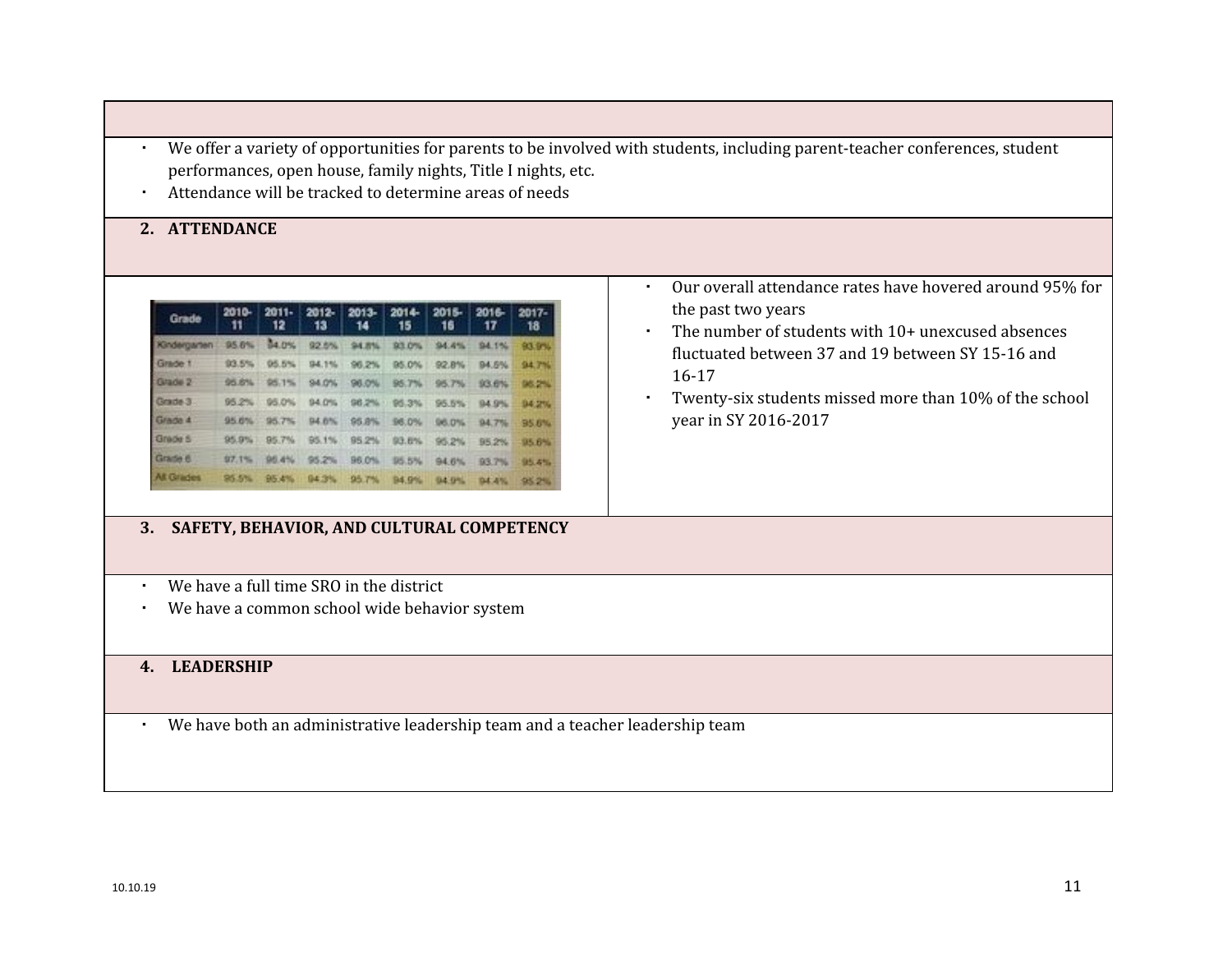#### **5. FISCAL REVIEW**

▪ We ensure that Instructional time, material resources, and fiscal support the purpose and direction of the school. School leaders work to secure material and fiscal resources to meet the needs of all students. School leaders allocate instructional time, material resources, and fiscal resources so that all students have equitable opportunities to attain challenging learning expectations.

#### **6. REFLECTION**

- An area of need is our attendance rate. We are currently at 95.2% with an alarming 37 students missing 10 days or more. Over the past 6 years, we have fluctuated from 95.9% to 94.1%.
- ODES has a partnership with the Starke County youth club. Students in club receive homework help, participate in STEM activities, and are exposed to all kinds of activities that relate to their everyday world.
- As for attendance, ODES is participating in a countywide initiative to curb truancy called Project Attend. With Project Attend, there are systematic instructions on what to do when students have missed a set number of days. This program is in partnership with DCS, local law enforcement, and county district attorney. In addition to this program, we also utilize our school resource officer to make home visits and check in on students.

# **SECTION III: IMMEDIATE AREAS OF IMPROVEMENT & SMART GOALS**

#### **A. IMMEDIATE AREAS OF IMPROVEMENT**

#### **Area #1: English/Language Arts**

Reading comprehension in fiction and nonfiction informational texts are low and in need of improvement, based on ISTEP+, Pivot Inspect and MClass TRC assessments.

#### **Area #2: Math**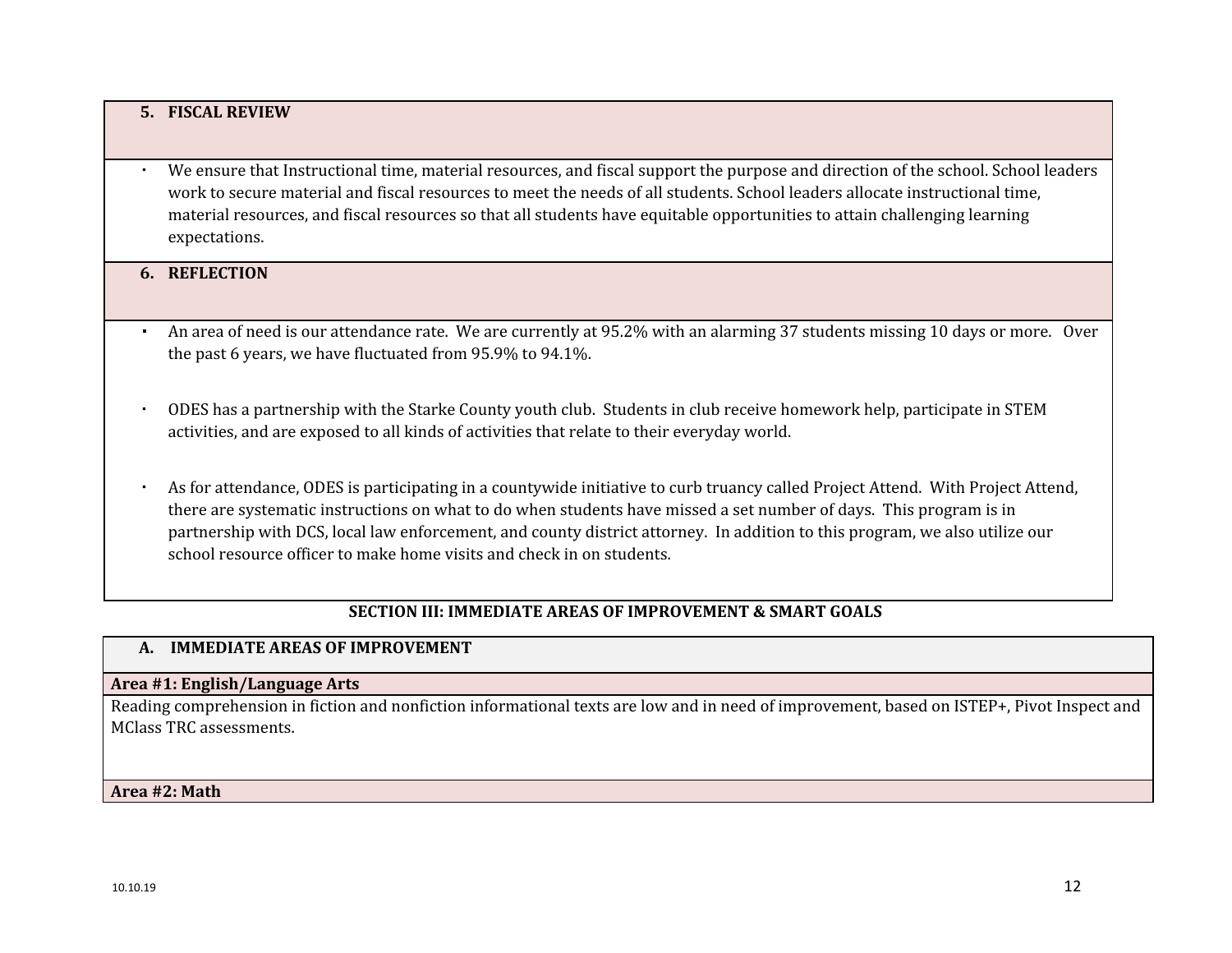Math scores at all grade levels need improvement based on our benchmark and state assessment data.

# **Area #3: Attendance**

Overall attendance is improving at 95.2 % up .8% from previous school year, however, still short of 96%.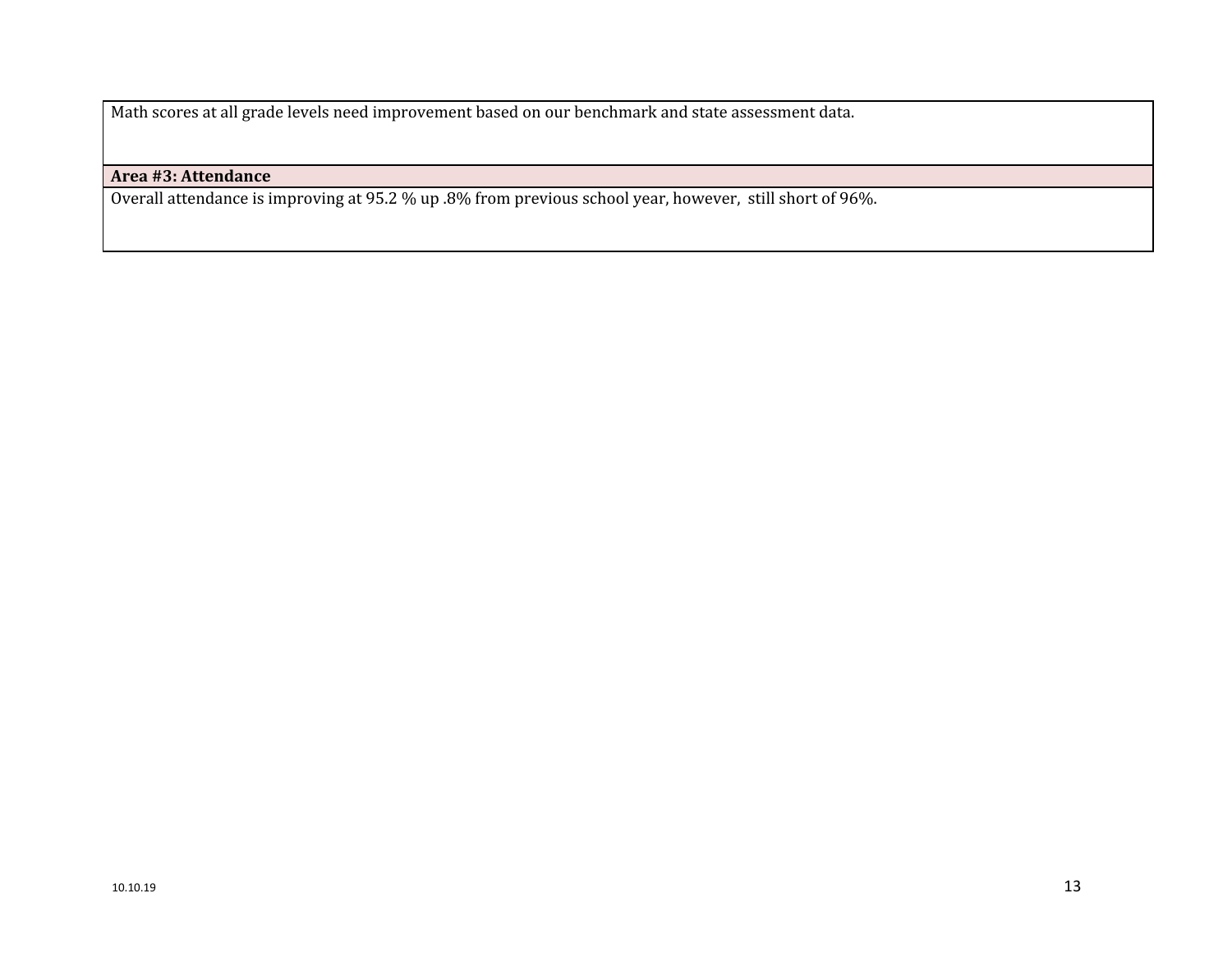| <b>B. THREE-YEAR SMART GOALS</b>                                                                                                                                                                                                         |                                                                                                                                                                                                                                         |                                                                                                                                                                                                                                         |  |  |  |
|------------------------------------------------------------------------------------------------------------------------------------------------------------------------------------------------------------------------------------------|-----------------------------------------------------------------------------------------------------------------------------------------------------------------------------------------------------------------------------------------|-----------------------------------------------------------------------------------------------------------------------------------------------------------------------------------------------------------------------------------------|--|--|--|
| School Year: 19-20                                                                                                                                                                                                                       | School Year: 20-21                                                                                                                                                                                                                      | School Year: 21-22                                                                                                                                                                                                                      |  |  |  |
| <b>SMART Goal for English/Language Arts</b>                                                                                                                                                                                              |                                                                                                                                                                                                                                         |                                                                                                                                                                                                                                         |  |  |  |
| ODES will increase the percentage of SPED and<br>SES (free and reduced) students passing the<br>ILEARN English/Language Arts assessment. As<br>a result, we will increase our overall student<br>passing rate at each grade level by 5%. | ODES will increase the percentage of SPED and<br>SES (free and reduced) students passing the<br>ILEARN English/Language Arts assessment. As<br>a result, we will increase our overall student<br>passing rate at each grade level by 5% | ODES will increase the percentage of SPED and<br>SES (free and reduced) students passing the<br>ILEARN English/Language Arts assessment. As a<br>result, we will increase our overall student<br>passing rate at each grade level by 5% |  |  |  |
| <b>Benchmarks: School level assessments, tiered assessments</b>                                                                                                                                                                          |                                                                                                                                                                                                                                         |                                                                                                                                                                                                                                         |  |  |  |
| <b>SMART Goal for Math</b>                                                                                                                                                                                                               |                                                                                                                                                                                                                                         |                                                                                                                                                                                                                                         |  |  |  |
| ODES will increase the percentage of SPED and<br>SES (free and reduced) students passing the<br>ILEARN Math assessment. As a result, we will<br>increase our overall student-passing rate at each<br>grade level by 5%.                  | ODES will increase the percentage of SPED and<br>SES (free and reduced) students passing the<br>ILEARN Math assessment. As a result, we will<br>increase our overall student-passing rate at each<br>grade level by 5%.                 | ODES will increase the percentage of SPED and<br>SES (free and reduced) students passing the<br>ILEARN Math assessment. As a result, we will<br>increase our overall student-passing rate at each<br>grade level by 5%.                 |  |  |  |
| <b>Benchmarks: School level assessments, tiered assessments</b>                                                                                                                                                                          |                                                                                                                                                                                                                                         |                                                                                                                                                                                                                                         |  |  |  |
| <b>SMART Goal for Attendance</b>                                                                                                                                                                                                         |                                                                                                                                                                                                                                         |                                                                                                                                                                                                                                         |  |  |  |
| ODES will increase the percentage of students<br>who are in school every day by decreasing the<br>number of students with 10 or more absences.<br>As a result, we hope to increase the overall daily<br>attendance rate by .5 %.         | ODES will increase the percentage of students<br>who are in school every day by decreasing the<br>number of students with 10 or more absences.<br>As a result, we hope to increase the overall daily<br>attendance rate by .5%.         | ODES will increase the percentage of students<br>who are in school every day by decreasing the<br>number of students with 10 or more absences.<br>As a result, we hope to increase the overall daily<br>attendance rate by .5%.         |  |  |  |
| Benchmarks: Weekly and monthly attendance data                                                                                                                                                                                           |                                                                                                                                                                                                                                         |                                                                                                                                                                                                                                         |  |  |  |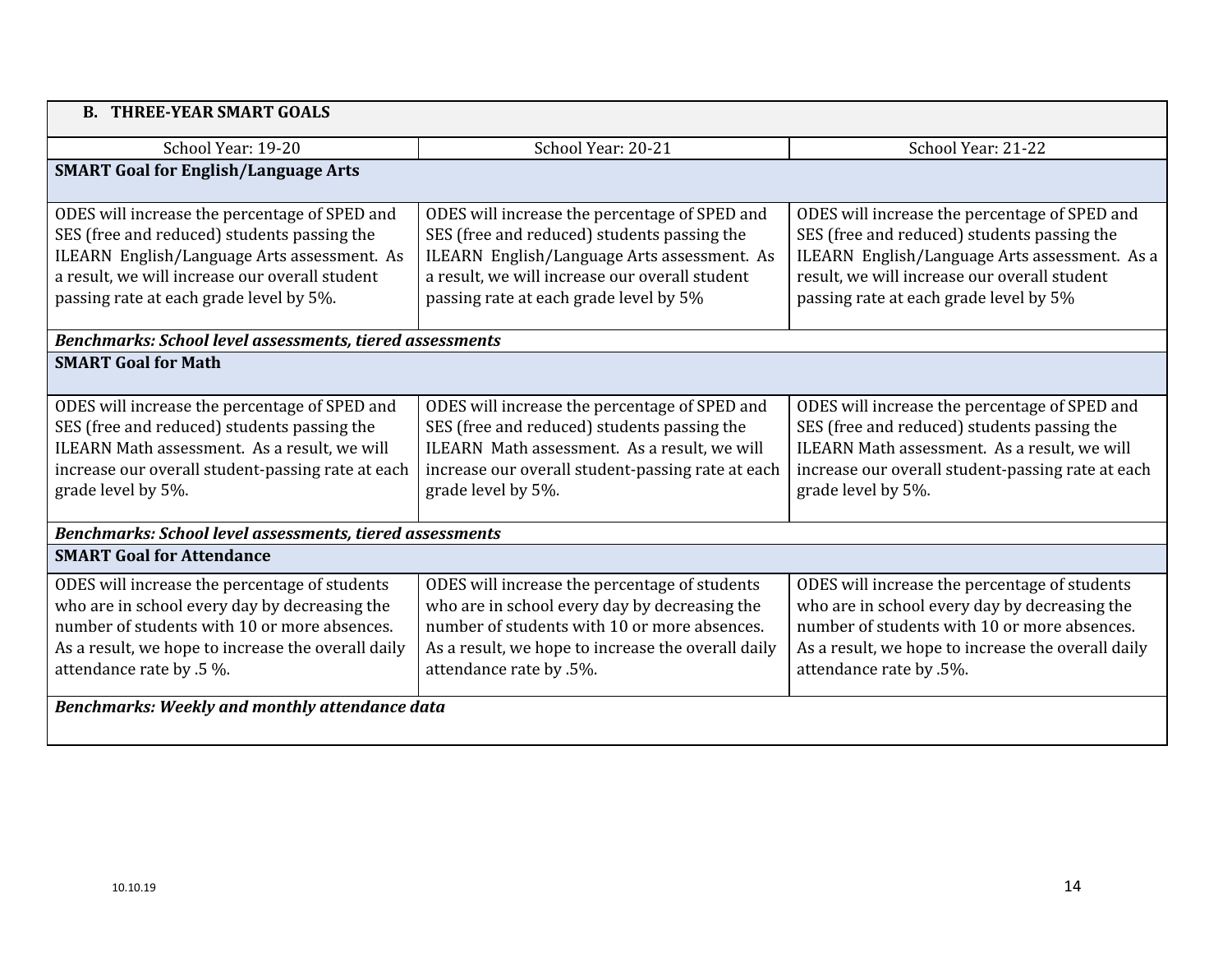# **SECTION IV: IMPLEMENTATION PLAN**

| SMART Goal #1: ODES will increase the percentage of SPED and SES (free and reduced) students passing the ILEARN English/Language         |                             |                                        |                                               |  |  |  |  |
|------------------------------------------------------------------------------------------------------------------------------------------|-----------------------------|----------------------------------------|-----------------------------------------------|--|--|--|--|
| Arts assessment in spring 2020. As a result, we will increase our overall student pass rate at each grade level by 5% in spring of 2020. |                             |                                        |                                               |  |  |  |  |
| <b>Benchmarks: School level assessments, tiered assessments</b>                                                                          |                             |                                        |                                               |  |  |  |  |
| <b>Strategies to Achieve Objectives</b>                                                                                                  | <b>Timelines, Person(s)</b> | <b>Resources Needed</b>                | <b>Indicators of Success &amp; Evaluation</b> |  |  |  |  |
|                                                                                                                                          | Responsible                 |                                        | Plan                                          |  |  |  |  |
| <b>Instructional Strategies</b>                                                                                                          |                             |                                        |                                               |  |  |  |  |
| Integrate Close Reading in all Subject                                                                                                   | All classroom<br>$\bullet$  | <b>ICCR Standards,</b><br>×.           | We will monitor and student                   |  |  |  |  |
| Areas                                                                                                                                    | and specials                | <b>IDOE</b> resources                  | achievement will increase,                    |  |  |  |  |
| Provide Bobcat Intervention Daily                                                                                                        | teachers                    | including item                         | based on LEARN Assessment                     |  |  |  |  |
| Emphasize common vocabulary                                                                                                              |                             | samples, assessment                    | Data, PIVOT INSPECT, and                      |  |  |  |  |
| development across subject areas.                                                                                                        |                             | guides and                             | <b>Formative Assessments</b>                  |  |  |  |  |
| Hold bi-weekly meetings to analyze                                                                                                       |                             | blueprints, textbook                   |                                               |  |  |  |  |
| formative assessment data to determine                                                                                                   |                             | materials, PIVOT                       |                                               |  |  |  |  |
| Interventions and teaching                                                                                                               |                             | <b>INSPECT,</b>                        |                                               |  |  |  |  |
| <b>Professional Development</b>                                                                                                          |                             |                                        |                                               |  |  |  |  |
| Develop and vertically align ELA                                                                                                         | All classroom               | <b>ICCR Standards,</b><br>$\mathbf{r}$ | Walkthroughs will be                          |  |  |  |  |
| Curriculum maps                                                                                                                          | and specials                | <b>IDOE</b> resources                  | conducted to ensure                           |  |  |  |  |
| Development of tiered assessments and                                                                                                    | teachers                    | including item                         | implementation and fidelity of                |  |  |  |  |
| scales                                                                                                                                   |                             | samples, assessment                    | maps, assessment and scales                   |  |  |  |  |
| Implement maps, assessments, and scales                                                                                                  |                             | guides and                             | and provide insight into needs                |  |  |  |  |
|                                                                                                                                          |                             | blueprints, textbook                   | of staff                                      |  |  |  |  |
|                                                                                                                                          |                             | materials, PIVOT                       | Student achievement, as                       |  |  |  |  |
|                                                                                                                                          |                             | INSPECT, and                           | measured through benchmark                    |  |  |  |  |
|                                                                                                                                          |                             | external partner                       | assessments, will increase over               |  |  |  |  |
|                                                                                                                                          |                             |                                        | the school year                               |  |  |  |  |
| <b>Parental Involvement</b>                                                                                                              |                             |                                        |                                               |  |  |  |  |
| Parental monitoring of grades via                                                                                                        | Parents                     | PowerSchool,<br>$\blacksquare$         | Increase the number of parent                 |  |  |  |  |
| PowerSchool                                                                                                                              |                             | CANVAS, time                           | accessing PowerSchool                         |  |  |  |  |
|                                                                                                                                          |                             |                                        |                                               |  |  |  |  |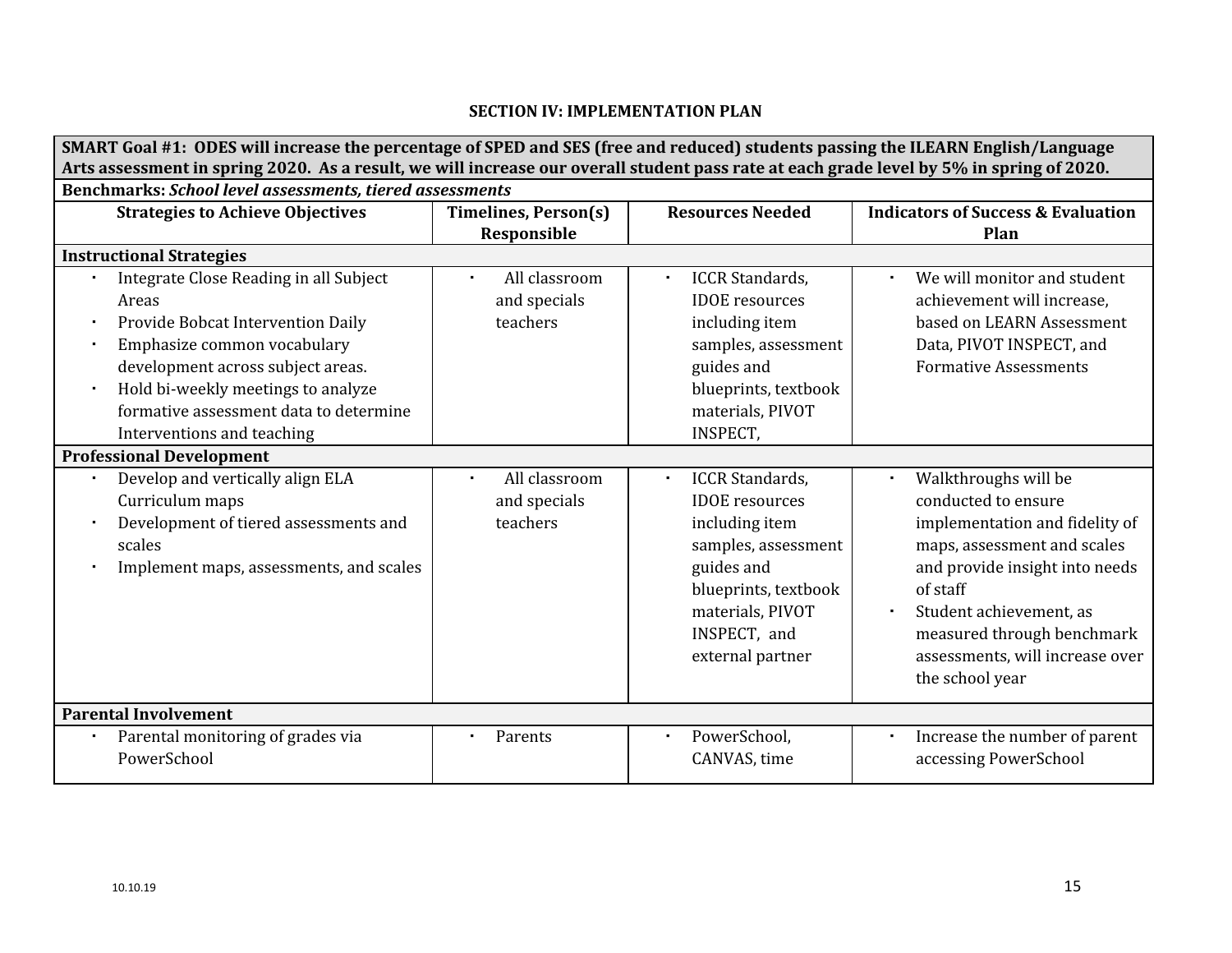| SMART Goal #2: ODES will increase the percentage of SPED and SES (free and reduced) students passing the ILEARN Math assessment in |                                                                                                                    |                             |                                          |                                               |  |  |  |
|------------------------------------------------------------------------------------------------------------------------------------|--------------------------------------------------------------------------------------------------------------------|-----------------------------|------------------------------------------|-----------------------------------------------|--|--|--|
|                                                                                                                                    | spring 2020. As a result, we will increase our overall student pass rate at each grade level by 5% in spring 2020. |                             |                                          |                                               |  |  |  |
|                                                                                                                                    | <b>Benchmarks: School level assessments, tiered assessments</b>                                                    |                             |                                          |                                               |  |  |  |
|                                                                                                                                    | <b>Strategies to Achieve Objectives</b>                                                                            | <b>Timelines, Person(s)</b> | <b>Resources Needed</b>                  | <b>Indicators of Success &amp; Evaluation</b> |  |  |  |
|                                                                                                                                    |                                                                                                                    | Responsible                 |                                          | Plan                                          |  |  |  |
|                                                                                                                                    | <b>Instructional Strategies</b>                                                                                    |                             |                                          |                                               |  |  |  |
|                                                                                                                                    | Provide 5 Minute Daily Fact                                                                                        | All classroom               | <b>ICCR</b> Standards,                   | We will monitor and student                   |  |  |  |
|                                                                                                                                    | Review/Practice                                                                                                    | teachers and                | <b>IDOE</b> resources                    | achievement will increase,                    |  |  |  |
| ×                                                                                                                                  | Utilize Problem-Based Learning Activities                                                                          | specials                    | including item                           | based on LEARN Assessment                     |  |  |  |
|                                                                                                                                    | Integrate of close reading strategy to help                                                                        | teachers                    | samples, assessment                      | Data, PIVOT INSPECT, and                      |  |  |  |
|                                                                                                                                    | solve more complex word problems                                                                                   |                             | guides and                               | <b>Formative Assessments</b>                  |  |  |  |
| $\blacksquare$                                                                                                                     | Hold bi-weekly meetings to analyze                                                                                 |                             | blueprints, textbook                     |                                               |  |  |  |
|                                                                                                                                    | formative assessment data to determine                                                                             |                             | materials, PIVOT                         |                                               |  |  |  |
|                                                                                                                                    | Interventions and teaching                                                                                         |                             | <b>INSPECT, Khan</b>                     |                                               |  |  |  |
|                                                                                                                                    |                                                                                                                    |                             | Academy                                  |                                               |  |  |  |
|                                                                                                                                    | <b>Professional Development</b>                                                                                    |                             |                                          |                                               |  |  |  |
|                                                                                                                                    | Develop and vertically align math                                                                                  | Teachers                    | <b>ICCR Standards,</b><br>$\blacksquare$ | Walkthroughs will be                          |  |  |  |
|                                                                                                                                    | curriculum maps                                                                                                    |                             | <b>IDOE</b> resources                    | conducted to ensure                           |  |  |  |
|                                                                                                                                    | Development of tiered assessments and                                                                              |                             | including item                           | implementation and fidelity of                |  |  |  |
|                                                                                                                                    | scales                                                                                                             |                             | samples, assessment                      | maps, assessment and scales                   |  |  |  |
|                                                                                                                                    | Implement maps, assessments, and scales                                                                            |                             | guides and                               | and provide insight into needs                |  |  |  |
|                                                                                                                                    |                                                                                                                    |                             | blueprints, textbook                     | of staff                                      |  |  |  |
|                                                                                                                                    |                                                                                                                    |                             | materials, PIVOT                         | Student achievement, as                       |  |  |  |
|                                                                                                                                    |                                                                                                                    |                             | <b>INSPECT,</b>                          | measured through benchmark                    |  |  |  |
|                                                                                                                                    |                                                                                                                    |                             | partnership with                         | assessments, will increase over               |  |  |  |
|                                                                                                                                    |                                                                                                                    |                             | <b>Equitable Education</b>               | the school year                               |  |  |  |
|                                                                                                                                    |                                                                                                                    |                             | Solutions                                |                                               |  |  |  |
|                                                                                                                                    |                                                                                                                    |                             |                                          |                                               |  |  |  |
|                                                                                                                                    |                                                                                                                    |                             |                                          |                                               |  |  |  |
|                                                                                                                                    |                                                                                                                    |                             |                                          |                                               |  |  |  |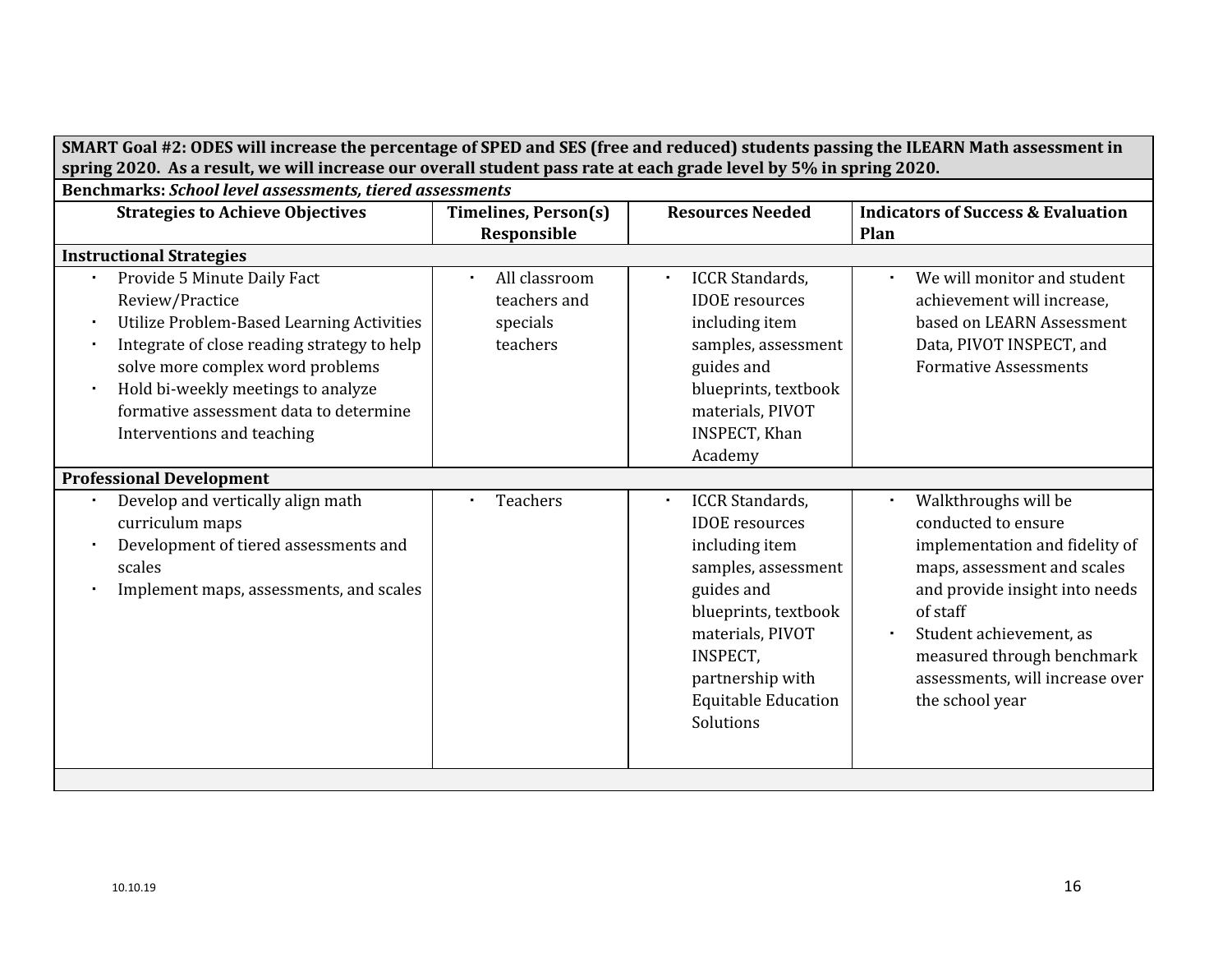| <b>Parental Involvement</b>       |           |                    |                               |
|-----------------------------------|-----------|--------------------|-------------------------------|
| Parental monitoring of grades via | Teachers, | PowerSchool, time  | Increase the number of parent |
| PowerSchool                       | Parents   | to meet and review | accessing PowerSchool         |
| Classroom Newsletters             |           | data               |                               |
|                                   |           |                    |                               |
|                                   |           |                    |                               |

|                   | SMART Goal #3: ODES will increase the percentage of students who are in school every day by decreasing the number of students with 10 |                         |                            |                                               |  |  |  |  |
|-------------------|---------------------------------------------------------------------------------------------------------------------------------------|-------------------------|----------------------------|-----------------------------------------------|--|--|--|--|
|                   | or more absences by the end of 2019-2020. As a result, we hope to increase the overall daily attendance rate by .5 % by the end of    |                         |                            |                                               |  |  |  |  |
|                   | 2019-2020.                                                                                                                            |                         |                            |                                               |  |  |  |  |
|                   | Benchmarks: Weekly and monthly attendance data                                                                                        |                         |                            |                                               |  |  |  |  |
|                   | <b>Strategies to Achieve Objectives</b>                                                                                               | Timelines, Person(s)    | <b>Resources Needed</b>    | <b>Indicators of Success &amp; Evaluation</b> |  |  |  |  |
|                   |                                                                                                                                       | Responsible             |                            | Plan                                          |  |  |  |  |
| <b>Strategies</b> |                                                                                                                                       |                         |                            |                                               |  |  |  |  |
|                   | <b>Conduct daily Attendance Checks</b>                                                                                                | Principal<br>×          | PowerSchool                | Overall monthly attendance                    |  |  |  |  |
|                   | Call home at 3 unexcused absences                                                                                                     | Dean of Students<br>٠   | Project Attend             | will improve                                  |  |  |  |  |
|                   | Send letter at 5 unexcused absences                                                                                                   | <b>SRO</b><br>٠         | Letters                    | The number of students who                    |  |  |  |  |
| $\bullet$         | Conduct home visits, as needed                                                                                                        | Secretary<br>٠          |                            | miss more than 10 unexcused                   |  |  |  |  |
|                   | Invite parents to meet after 5 unexcused                                                                                              |                         |                            | days will decrease from the                   |  |  |  |  |
|                   | School will notify Project Attend                                                                                                     |                         |                            | previous school year                          |  |  |  |  |
|                   |                                                                                                                                       |                         |                            |                                               |  |  |  |  |
|                   | <b>Safe and Disciplined Learning Environment</b>                                                                                      |                         |                            |                                               |  |  |  |  |
|                   | We have a full-time SRO                                                                                                               | Principal<br>٠          | <b>School Safety Grant</b> | The number of office referrals,<br>$\bullet$  |  |  |  |  |
|                   | Exterior doors are secure and require key                                                                                             | <b>SRO</b><br>$\bullet$ | School-wide                | suspensions, and expulsions                   |  |  |  |  |
|                   | fob entry                                                                                                                             | Teachers<br>$\bullet$   | behavior plan              | will decrease from the                        |  |  |  |  |
|                   | We implement a school-wide behavior                                                                                                   |                         | Professional               | previous school year                          |  |  |  |  |
|                   | plan                                                                                                                                  |                         | development time           |                                               |  |  |  |  |
|                   | <b>Professional Development</b>                                                                                                       |                         |                            |                                               |  |  |  |  |
|                   | Development of classroom activities that                                                                                              | Principal and<br>٠      | Technology                 | Participation in PD activities                |  |  |  |  |
|                   | provide choice                                                                                                                        | Teachers                |                            | will be tracked                               |  |  |  |  |
|                   | Providing engaging classroom lessons.                                                                                                 |                         |                            |                                               |  |  |  |  |